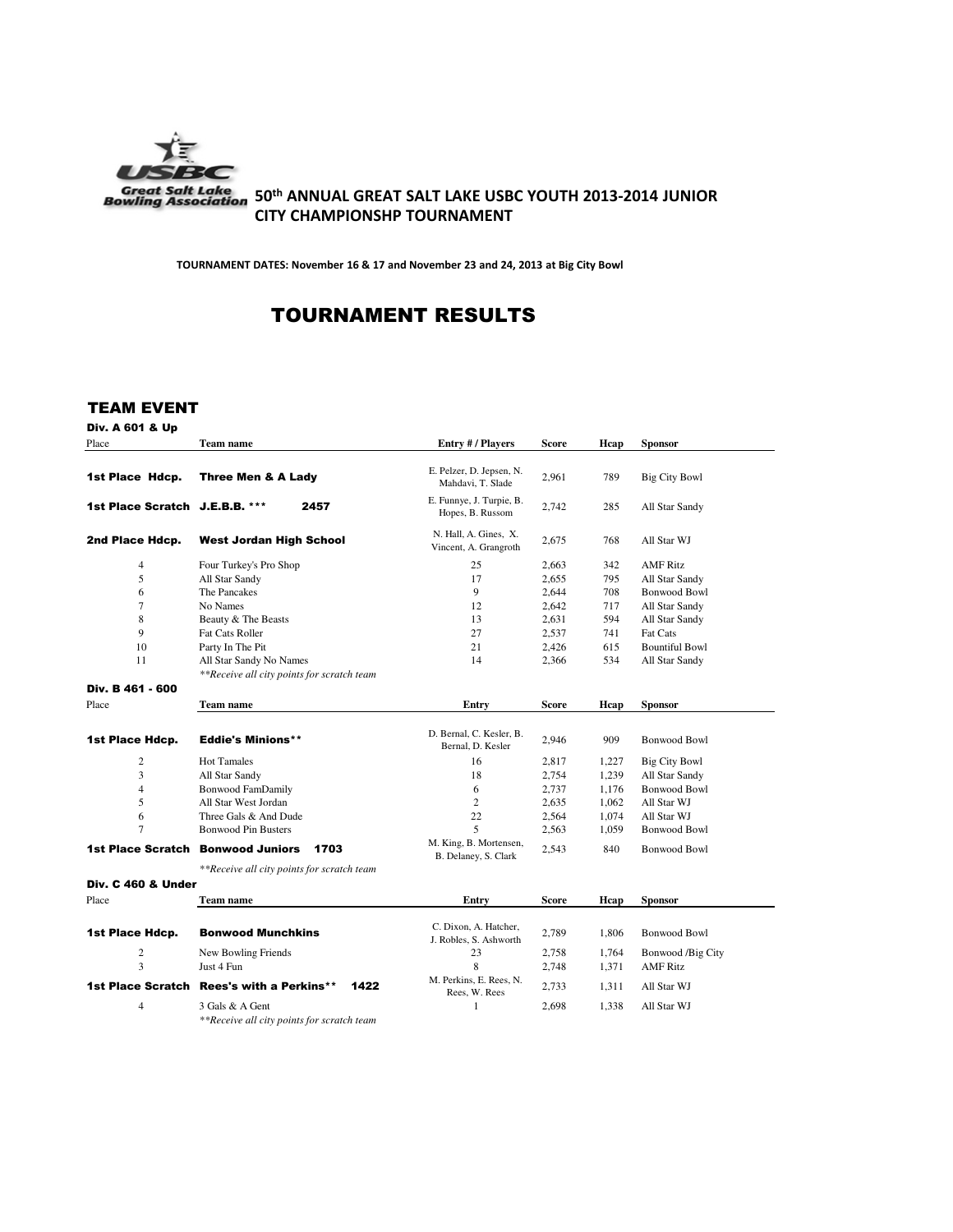# DOUBLES

| Place                    | <b>Doubles Teams</b>                                                         | Entry            | Score          | Hcap       | <b>Sponsor</b>                               |
|--------------------------|------------------------------------------------------------------------------|------------------|----------------|------------|----------------------------------------------|
|                          |                                                                              |                  |                |            |                                              |
| 1st Place Hdcp.          | Bernal, Dante L / Kesler, Duncan A                                           | 10               | 1,531          | 351        | <b>Bonwood Bowl</b>                          |
| 2nd Place Hdcp.          | Hudson, Lauren R / Christensen, Cannon                                       | 13               | 1,498          | 384        | All Star Sandy                               |
| 3rd Place Hdcp.          | Jensen, Tony G / Pullman, Tyler J                                            | 12               | 1,432          | 348        | All Star Sandy                               |
| 4th Place Hdcp.          | Grangroth, Alec T / Hall, Nick S                                             | 24               | 1,426          | 351        | West Jordan HS                               |
| 5                        | Thomas, Jordan B / Nelson, Riley L                                           | 13               | 1,406          | 210        | All Star Sandy                               |
|                          | <b>1st Place Scratch</b> Petersen, Chayton K / Tanner, Nick D** (1324)       | 25               | 1,402          | 78         | <b>AMF Ritz</b>                              |
|                          |                                                                              |                  |                |            |                                              |
| 7<br>8                   | Bannon, Kelsie R / Cheesman, Garrett                                         | 26<br>24         | 1,393<br>1,372 | 339<br>288 | All Star WJ                                  |
| 9                        | Gines, Ashley J / Russom, Brandon T<br>Slade, Drew / Slade, Travis T         | 11               | 1,321          | 237        | West Jordan HS<br><b>Big City Bowl</b>       |
| 10                       | Slade, Travis T / Mahdavi, Nirvon                                            | 11               | 1,304          | 186        | <b>Big City Bowl</b>                         |
| 11                       | Briggs, Craig R / Carstensen, Kade                                           | 27               | 1,295          | 387        | Fat Cats                                     |
| 12                       | Bills, Kalee M / Turpie, Janine N                                            | 21               | 1,275          | 231        | <b>Bountiful Bowl</b>                        |
| 13                       | Miles, Rebecca K / Lee, Peter                                                | 21               | 1,263          | 345        | <b>Bountiful Bowl</b>                        |
| 14                       | Hudson, Brennen / Fernandez, Dennis, III                                     | 12               | 1,256          | 369        | All Star Sandy                               |
| 15                       | Turpie, Janine N / Russom, Brandon T                                         | 7                | 1,253          | 117        | All Star Sandy                               |
| 16                       | Delaney, BreAnn / Clark, Sean C                                              | $\overline{4}$   | 1,229          | 348        | Bonwood Bowl                                 |
| 17                       | Hopes, Ben A / Funnye, Erik                                                  | 7                | 1,226          | 168        | All Star Sandy                               |
| 18                       | Redmond, Christopher P / Evans, Tristin L                                    | 9                | 1,222          | 408        | <b>Bonwood Bowl</b>                          |
| 19                       | Bernal, Brennon R / Redmond, Trevor C                                        | 9                | 1,210          | 300        | <b>Bonwood Bowl</b>                          |
| 20                       | Boyea, William / Vincent, Xandon R                                           | 22               | 1,198          | 354        | All Star WJ                                  |
| 21                       | Pearson, Josh / Pearson, Chandler E                                          | 14               | 1,181          | 273        | All Star Sandy                               |
| 22                       | Dixon, Carter J / Dixon, Cody D                                              | 6                | 1,170          | 279        | <b>Bonwood Bowl</b>                          |
| 23                       | Briggs, Camron R / Bills, Kalee M                                            | 27               | 1,158          | 192        | Fat Cats                                     |
| 24                       | Pullman, Andrew J / Pearson, Chandler E                                      | 17               | 1,154          | 354        | All Star Sandy                               |
| 25                       | Pearson, Josh / Bills, Kalee M                                               | 14               | 1,148          | 216        | All Star Sandy                               |
| Div B 231-300            |                                                                              |                  |                |            |                                              |
| Place                    | Team name                                                                    | Entry            | Score          | Hcap       | <b>Sponsor</b>                               |
|                          |                                                                              |                  |                |            |                                              |
| 1st Place Hdcp.          | Minchey, Gaige T / Mattson, Tommy                                            | 5                | 1,517          | 549        | Bonwood Bowl                                 |
| 2nd Place Hdcp.          | Homewood, Rachel K / Rigby, Hayley                                           | 8                | 1,466          | 618        | <b>AMF Ritz</b>                              |
| 1st Place Scratch        | Rees, William T / Perkins, Miles ** (977)                                    |                  |                |            | All Star WJ                                  |
|                          |                                                                              | 28               | 1,463          | 486        |                                              |
| $\overline{4}$           | Cavaness, Keifer / Pearson, Chandler E                                       | 24               | 1,462          | 543        | West Jordan HS                               |
| 5<br>6                   | Pelzer, Emily S / Jepsen, David N<br>Pelzer, Emily S / Hendrickson, Mckenzie | 15<br>16         | 1,444<br>1,421 | 603<br>627 | <b>Big City Bowl</b><br><b>Big City Bowl</b> |
| 7                        | Lund, Ana / Lund, Teyona                                                     | 16               | 1,381          | 600        | <b>Big City Bowl</b>                         |
| 8                        | Oshea, Sydney / Snyder, Jayden                                               | 18               | 1,367          | 543        | All Star Sandy                               |
| 9                        | Casanova, Nicole C / Lords, Afton                                            | 20               | 1,332          | 576        | All Star WJ                                  |
| 10                       | Jensen, John F / Burgener, Zach R                                            | $\boldsymbol{2}$ | 1,325          | 567        | All Star WJ                                  |
| 11                       | Robles, Vanessa M / Olvera, Adriel R                                         | 5                | 1,288          | 510        | Bonwood Bowl                                 |
| 12                       | Mortensen, Brody L / King, Matthew                                           | $\overline{4}$   | 1,272          | 492        | <b>Bonwood Bowl</b>                          |
| 13                       | Gines, Ashley J / Richards, Joe                                              | 24               | 1,236          | 456        | West Jordan HS                               |
| 14                       | Acurero, George / Harms, Jeffery R                                           | 18               | 1,223          | 429        | All Star Sandy                               |
| 15                       | Stapert, Kelsey A / Stapert, William J                                       | $\mathbf{1}$     | 1,204          | 582        | All Star WJ                                  |
| 16                       | Stout, Mike W / Jacobson, Coleton J                                          | $\boldsymbol{2}$ | 1,111          | 495        | All Star WJ                                  |
| Div C 230 & Under        |                                                                              |                  |                |            |                                              |
| Place                    | Team name                                                                    | Entry            | Score          | Hcap       | <b>Sponsor</b>                               |
|                          |                                                                              |                  |                |            |                                              |
| 1st Place Hdcp.          | Harrison, Brilynn R / Shewmake, Maddysen                                     | 19               | 1,502          | 972        | All Star WJ                                  |
| <b>1st Place Scratch</b> |                                                                              |                  |                |            |                                              |
|                          | Carson, Addee / Pasage, Anthony** (735)                                      | 8                | 1,488          | 753        | <b>AMF Ritz</b>                              |
| 2nd Place Hdcp.          | Brown, Tristan / Ramos, Julian                                               | 23               | 1,475          | 921        | Bonwood /Big City                            |
| $\overline{4}$           | Wahlberg, Morgan L / Huffman, Andrea                                         | 23               | 1,453          | 843        | Bonwood /Big City                            |
| 5                        | Maddox, Jenna / Maddox, Tarra                                                | 6                | 1,423          | 897        | Bonwood Bowl                                 |
| 6                        | Collings, Joshua M / Groat, Chaz                                             | 28               | 1,404          | 699        | All Star WJ                                  |
| 7                        | Hatcher, Afton R / Robles, Jasmin S                                          | 3                | 1,397          | 906        | Bonwood Bowl                                 |
| 8                        | Burgener, Aubrey P / Jensen, Kathleen V                                      | $\mathbf{1}$     | 1,393          | 756        | All Star WJ                                  |
| 9                        | Nelson, Dashia L / Jones, Kyle R                                             | 17               | 1,380          | 768        | All Star Sandy                               |
| 10                       | Mair, Alisha / Cavaness, Keifer                                              | 24               | 1,363          | 732        | West Jordan HS                               |
| 11                       | Rees, Nicolas C / Rees, Elizabeth A                                          | 28               | 1,338          | 825        | All Star WJ                                  |
| 12                       | Green, Tesla / Harris, Rebecca D                                             | 22               | 1,337          | 666        | Bonwood Bowl                                 |
| 13                       | Dixon, Carly A / Ashworth, Safiya T                                          | 3                | 1,331          | 900        | <b>Bonwood Bowl</b>                          |

*\*\*Receive all city points for scratch team*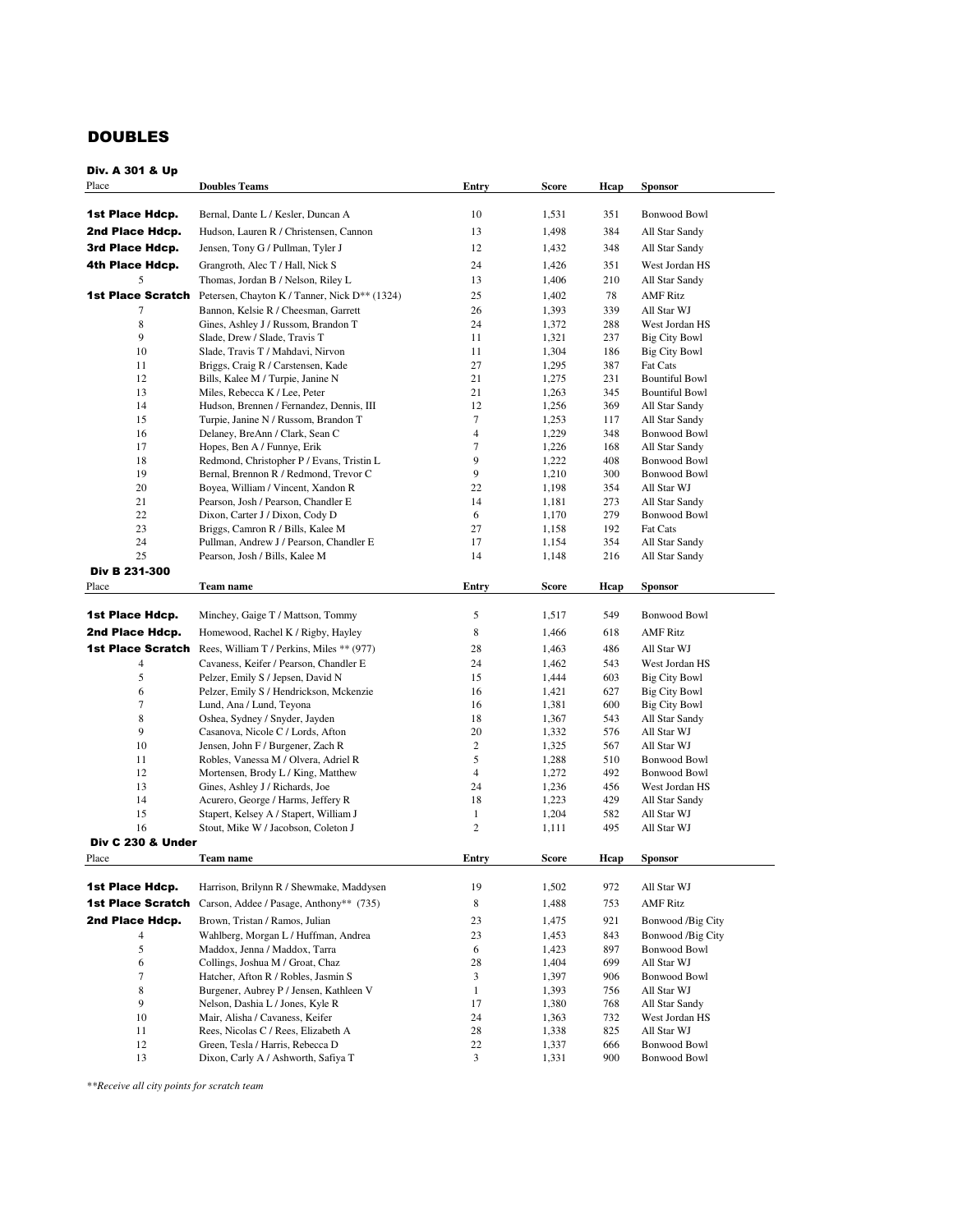## SINGLES BOYS

#### SINGLES, Div A Boys 175 & Up

| <b>Place</b>             | Team name                     | Entry | Score | Hcap | <b>Sponsor</b>       |
|--------------------------|-------------------------------|-------|-------|------|----------------------|
| 1st Place Hdcp.          | Harms, Jeffery $R^{**}$ (713) | 18    | 788   | 75   | All Star Sandy       |
| <b>1st Place Scratch</b> | Nelson, Riley L $(612)$       | 13    | 705   | 93   | All Star Sandy       |
| 2nd Place Hdcp.          | Mahdavi, Nirvon               | 11    | 688   | 126  | Big City Bowl        |
| 4                        | Briggs, Camron R              | 27    | 677   | 66   | <b>Fat Cats</b>      |
| 5                        | Briggs, Craig R               | 27    | 652   | 126  | Fat Cats             |
| 6                        | Funnye, Erik                  |       | 642   | 93   | All Star Sandy       |
| 7                        | Slade, Travis T               | 11    | 635   | 60   | <b>Big City Bowl</b> |
|                          | Pullman, Tyler J              | 12    | 635   | 135  | All Star Sandy       |
| 9                        | Petersen, Chayton K           | 25    | 628   | 42   | <b>AMF</b> Ritz      |
| 10                       | Dixon, Cody D                 | 6     | 627   | 57   | <b>Bonwood Bowl</b>  |
| 11                       | Thomas, Jordan B              | 13    | 619   | 117  | All Star Sandy       |
| 12                       | Redmond, Trevor C             | 9     | 610   | 108  | <b>Bonwood Bowl</b>  |
| 13                       | Tanner, Nick D                | 25    | 608   | 36   | <b>AMF</b> Ritz      |
| 14                       | Pearson, Josh                 | 14    | 580   | 90   | All Star Sandy       |
| 15                       | Hopes, Ben A                  | 7     | 570   | 75   | All Star Sandy       |
| 16                       | Russom, Brandon T             |       | 538   | 12   | All Star Sandy       |

#### SINGLES, Div B Boys 146-174

| Place                    | Team name                     | Entry          | <b>Score</b> | Hcap | <b>Sponsor</b>        |
|--------------------------|-------------------------------|----------------|--------------|------|-----------------------|
| 1st Place Hdcp.          | Bernal, Dante L               | 10             | 708          | 189  | <b>Bonwood Bowl</b>   |
| <b>1st Place Scratch</b> | Kesler, Duncan $A^{**}$ (541) | 10             | 703          | 162  | Bonwood Bowl          |
| 2nd Place Hdcp.          | Olvera, Adriel R              | 5              | 692          | 168  | <b>Bonwood Bowl</b>   |
| 3rd Place Hdcp.          | Bernal, Brennon R             | 9              | 691          | 192  | <b>Bonwood Bowl</b>   |
| 5                        | Fernandez, Dennis, III        | 12             | 674          | 189  | All Star Sandy        |
| 6                        | Hall, Nick S                  | 24             | 673          | 195  | West Jordan HS        |
| 7                        | Slade, Drew                   | 11             | 672          | 177  | Big City Bowl         |
| 8                        | Clark, Sean C                 | $\overline{4}$ | 664          | 144  | <b>Bonwood Bowl</b>   |
| 9                        | Christensen, Cannon           | 13             | 657          | 204  | All Star Sandy        |
| 10                       | Redmond, Christopher P        | 9              | 650          | 168  | <b>Bonwood Bowl</b>   |
| 11                       | Vincent, Xandon R             | 22             | 620          | 141  | All Star WJ           |
| 12                       | Jensen, Tony G                | 12             | 618          | 213  | All Star Sandy        |
| 13                       | Stapert, William J            | 1              | 612          | 216  | All Star WJ           |
| 14                       | Pullman, Andrew J             | 17             | 599          | 171  | All Star Sandy        |
| 15                       | Hudson, Brennen               | 12             | 593          | 180  | All Star Sandy        |
| 16                       | Dixon, Carter J               | 6              | 592          | 222  | Bonwood Bowl          |
| 17                       | Cheesman, Garrett             | 21             | 585          | 144  | <b>Bountiful Bowl</b> |
| 18                       | Richards, Joe                 | 24             | 583          | 180  | West Jordan HS        |
| 19                       | Jacobson, Coleton J           | 2              | 580          | 177  | All Star WJ           |
| 19                       | Mortensen, Brody L            | $\overline{4}$ | 580          | 156  | <b>Bonwood Bowl</b>   |
| 21                       | Grangroth, Alec T             | 24             | 572          | 156  | West Jordan HS        |
| 22                       | Pearson, Chandler E           | 14             | 544          | 183  | All Star Sandy        |
| 23                       | Boyea, William                | 22             | 533          | 213  | All Star WJ           |

#### SINGLES, Div C Boys 111-145

| Place           | Team name                                        | Entry          | Score | Hcap | <b>Sponsor</b>       |
|-----------------|--------------------------------------------------|----------------|-------|------|----------------------|
| 1st Place Hdcp. | Jepsen, David N                                  | 15             | 729   | 300  | <b>Big City Bowl</b> |
| 2               | Jensen, John F                                   | $\overline{2}$ | 710   | 291  | All Star WJ          |
| 3               | Mattson, Tommy                                   | 5              | 707   | 291  | <b>Bonwood Bowl</b>  |
| $\overline{4}$  | Burgener, Zach R                                 | ↑<br>∠         | 704   | 276  | All Star WJ          |
|                 | Carstensen, Kade                                 | 27             | 681   | 261  | Fat Cats             |
|                 | <b>1st Place Scratch</b> Rees, William T** (438) | 28             | 681   | 243  | All Star WJ          |
|                 | Snyder, Jayden                                   | 18             | 677   | 252  | All Star Sandy       |
| 8               | Perkins, Miles                                   | 28             | 672   | 243  | All Star WJ          |
| Q               | Stout. Mike W                                    | $\mathcal{L}$  | 649   | 318  | All Star WJ          |

#### SINGLES, Div D Boys 110 & Under

| Place           | Team name                                         | Entry | <b>Score</b> | Hcap | <b>Sponsor</b>      |
|-----------------|---------------------------------------------------|-------|--------------|------|---------------------|
| 1st Place Hdcp. | King, Matthew $**$ (436)                          | 4     | 772          | 336  | <b>Bonwood Bowl</b> |
|                 | Pasage, Anthony                                   | 8     | 721          | 363  | <b>AMF</b> Ritz     |
|                 | <b>1st Place Scratch</b> Collings, Joshua M (374) | 28    | 719          | 345  | All Star WJ         |
| 4               | Ramos, Julian                                     | 23    | 700          | 444  | Bonwood /Big City   |
| 5               | Rees, Nicolas C                                   | 28    | 699          | 471  | All Star WJ         |
| 6               | Brown, Tristan                                    | 23    | 690          | 477  | Bonwood /Big City   |
| 7               | Jones, Kyle R                                     | 17    | 687          | 426  | All Star Sandy      |
| 8               | Groat. Chaz                                       | 28    | 686          | 354  | All Star WJ         |
| Q               | Cavaness, Keifer                                  | 24    | 674          | 360  | West Jordan HS      |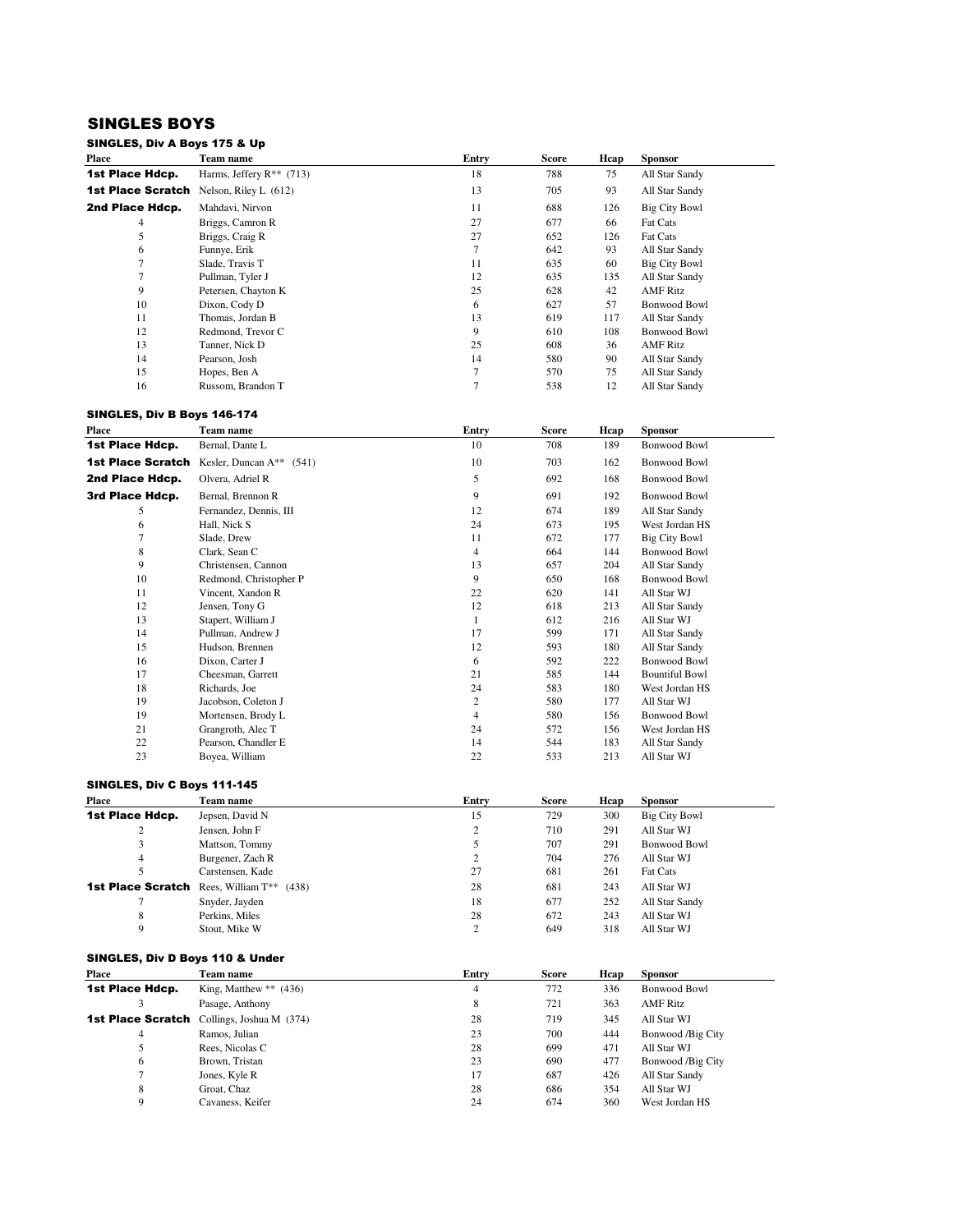10 Acurero, George \*\*Receive all city points for scratch team

18 667 354 All Star Sandy